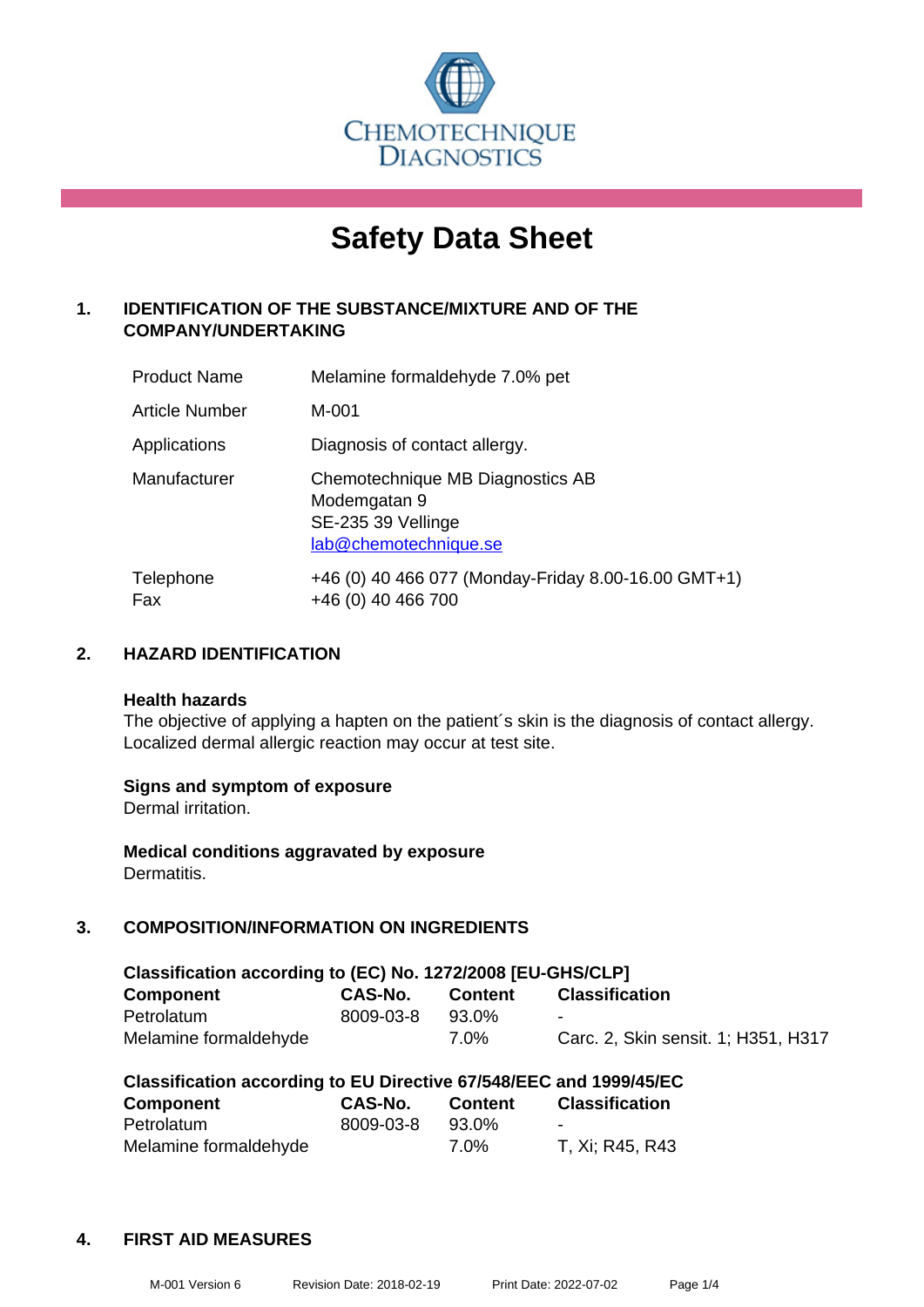#### **Emergency and first aid procedures**

Obtain medical attention.

# **5. FIRE-FIGHTING MEASURES\***

### **Suitable extinguish media**

CO2, powder or water spray. Fight larger fires with water spray or alcohol resistant foam.

### **For safety reasons unsuitable extinguishing agents** Water with full jet.

**Special protective equipment for fire-fighters** Wear self-contained respiratory protective device. Wear fully protective suit.

\*Data is shown for petrolatum only

# **6. ACCIDENTAL RELEASES MEASURES**

**Steps to be taken if material is released or spilled** Contain and place in a closed container.

# **7. HANDLING AND STORAGE**

**Precautions to be taken in handling and storage** Store dark at 5-8°C. Avoid extended exposure to light. FOR EXTERNAL USE ONLY.

# **8. EXPOSURE CONTROLS/PERSONAL PROTECTION**

**Respiratory protection** Not required.

**Ventilation** Local exhaust.

**Protective gloves** Disposal gloves.

# **Eye protection**

Not required with normal use.

## **Work/Hygienic practices**

Wash hands after each use.

# **9. PHYSICAL AND CHEMICAL PROPERTIES**

Appearance Ivory White Semi-solid Odour **Odourless** 

Melting point\* 50-55° C Flash point\* >100°C Self ignition\* Product does not self ignite.

Boiling point\* No data available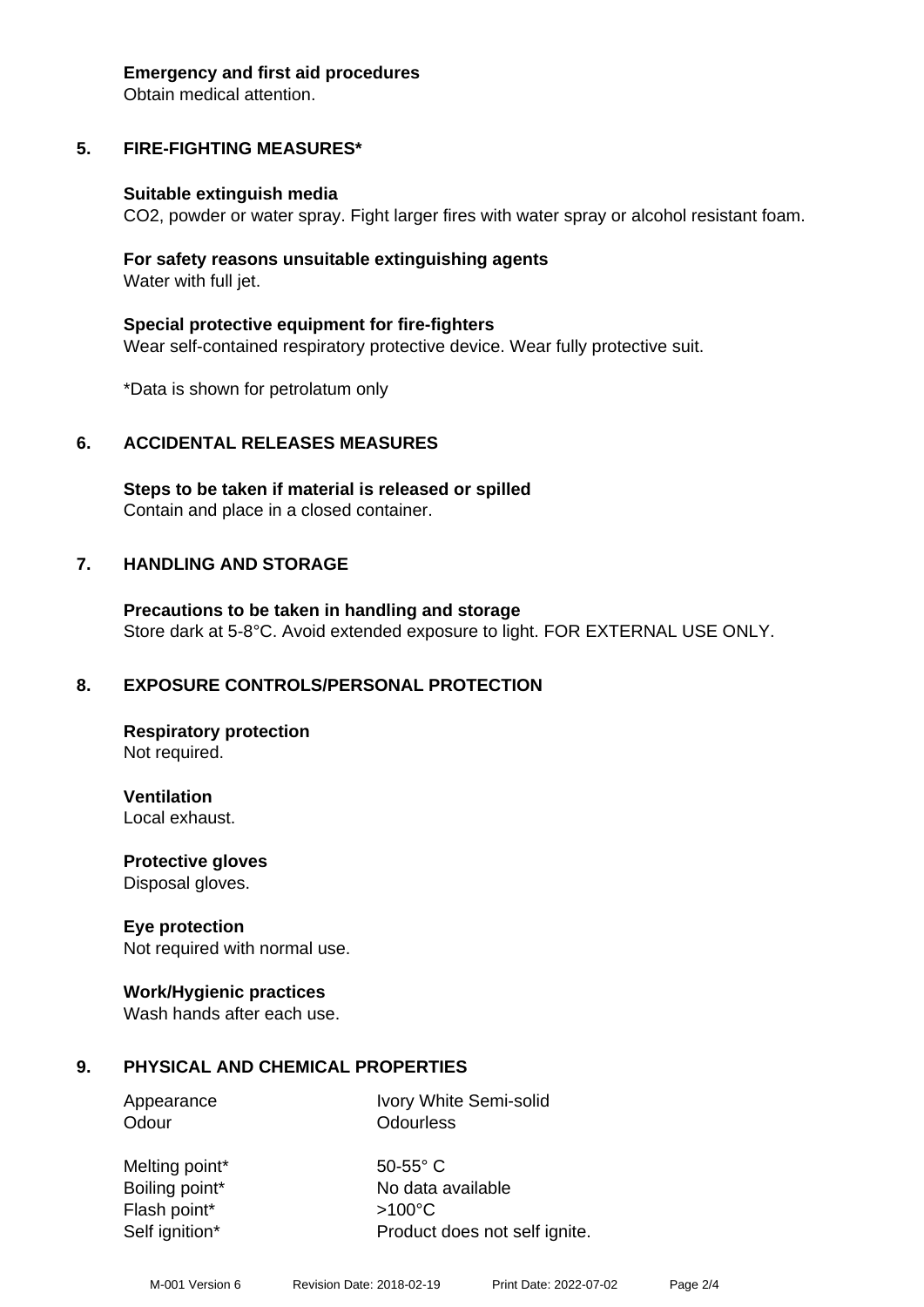Density\* No data available. Solubility in/Miscibility with Water\*

Danger of explosion\* Product does not present an explosion hazard. Insoluble

\*Data is shown for petrolatum only

#### **10. STABILITY AND REACTIVITY**

#### **Incompability**

May react with strong oxidizing agents.

#### **Stability**

Stable at recommended storage conditions.

#### **Hazardous byproducts**

Combustion may generate CO, CO2 and other oxides.

## **Hazardous polymerization**

Will not occur.

### **11. TOXICOLOGICAL INFORMATION**

No data available.

### **12. ECOLOGICAL INFORMATION**

No data available.

### **13. DISPOSAL CONSIDERATIONS**

**Waste disposal method** Comply with federal, state/provincial and local regulation.

#### **14. TRANSPORT INFORMATION**

Not dangerous goods.

### **15. REGULATORY INFORMATION**

The classification is according to the latest editions of the EU lists, and extended by company and literature data.

### **16. OTHER INFORMATION**

#### **Text of H-statements and R-phrases mentioned in Section 3**

| Carc. 2          |                           | Carcinogenicity (Category 2)        |          |
|------------------|---------------------------|-------------------------------------|----------|
| Skin sensit. 1   |                           | Skin sensitization (Category 1)     |          |
| H <sub>350</sub> |                           | May cause cancer                    |          |
| H317             |                           | May cause an allergic skin reaction |          |
|                  |                           | Toxic                               |          |
| M-001 Version 6  | Revision Date: 2018-02-19 | Print Date: 2022-07-02              | Page 3/4 |